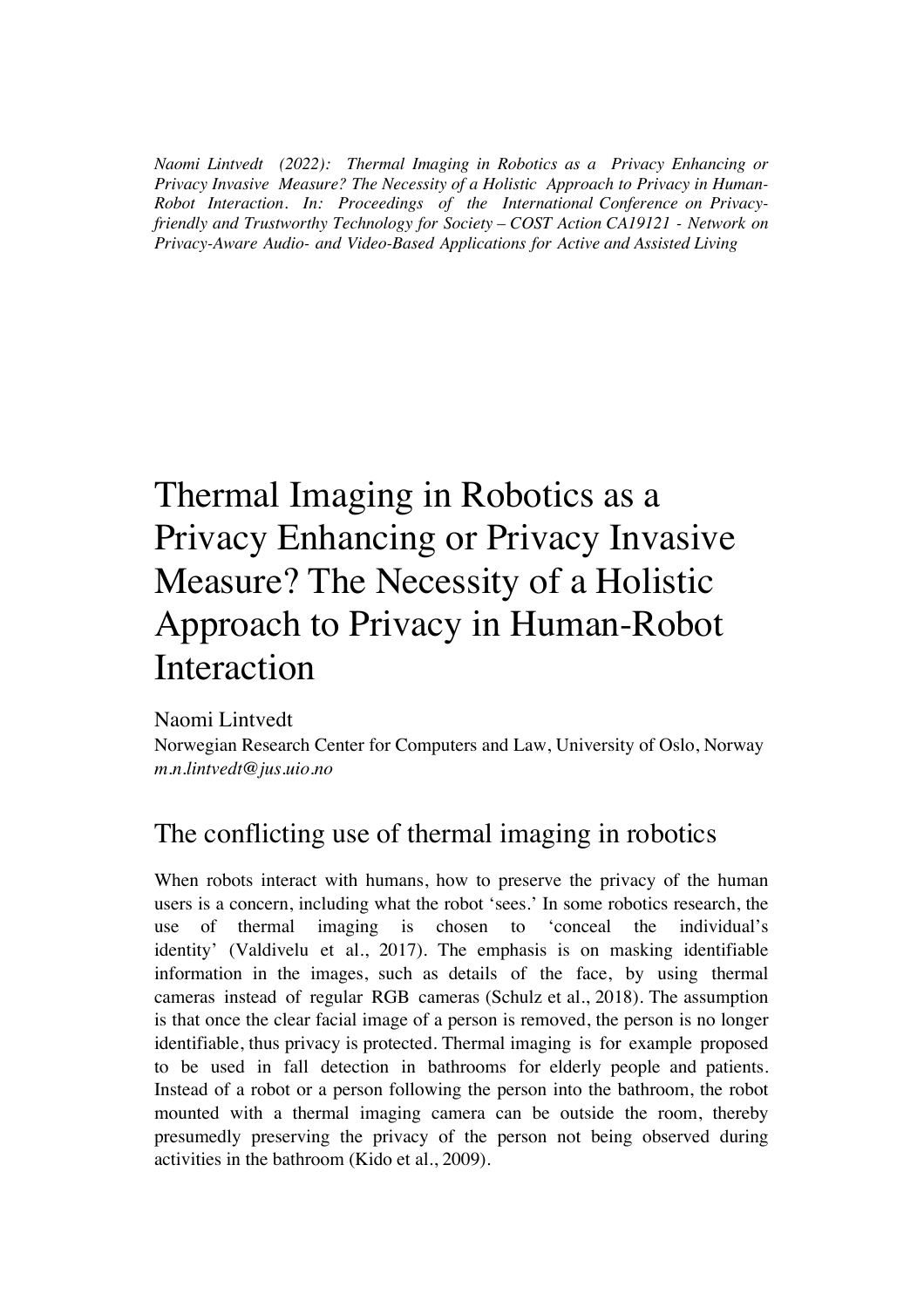By contrast, other robotics researchers explore the possibility of using thermal imaging to improve or personalize human-robot interaction. Thermal cameras are for example used in robots to monitor physiological changes in elderly persons by detecting subtle changes in facial temperatures (Coşar et al., 2018); emotion recognition in children tracking facial landmarks during child-robot interaction (Goulart et al., 2019); and to detect emotions with the aim of strengthening the human-robot interaction (Pavladis et al., 2002). Other possible use areas for thermal imaging are to detect deceit by recording the thermal patterns from faces, i.e., as a polygraph (Pavladis et al., 2002); gender recognition (Nguyen et al., 2017); pain monitoring (Erel & Özkan, 2017); detection of sexual arousal (Liberati & Nagataki, 2019); monitoring of diseases (Brzezinski et al., 2021); or for fever detection or monitoring (Yang et al., 2020).

Hence, thermal imaging can reveal personal information which is hidden from view, such as health data and emotions. Another intrusive property of the technology is that it can detect people through barriers, unlike a regular camera. Thermal imaging is therefore magnifying the capacity to observe and enhances the robot's ability to detect and process personal data.

#### The misconception of privacy

In robotics research, privacy is most often understood as informational privacy or not defined at all (Lutz et al., 2019). Similarly, when robotics research on the use of thermal imaging refers to preserving or protecting privacy, privacy is understood as a person not being seen clearly. By obscuring or removing the facial image, or not seeing the body of the person, privacy is maintained. However, this simplified view of privacy fails to recognise that informational privacy is only on type of privacy (GoodBrother, 2021), in addition to bodily, spatial, communicational, proprietary, intellectual, decisional, associational, and behavioural privacy (Koops et al., 2017). These notions of privacy are particularly relevant for robots due to both their physical presence and complex data processing capacities (Fosch-Villaronga, 2019). Although legal researchers have addressed privacy in robotics, this seem to be lost in translation when crossing-over to other fields of robotics research, which leaves a gap between the technical and legal research. As Rueben et al. (2018) has proposed, privacy-sensitive robotics should be concerned with all different aspects of privacy.

Thermal cameras as privacy preserving tools are based on the notion that the robot will then not 'see'. But does the robot 'see'? The robot itself will not be interested in the images of people. Whether it needs images or not to function, is dependent on its purpose. This also extends to the use of thermal imaging. If the robot needs to 'see' to be able to not only detect, but to identify a person, it will need the data feed from the RGB cameras, e.g., the robot needs to ascertain that it is administering medicine to the right person. A robot may also need to use several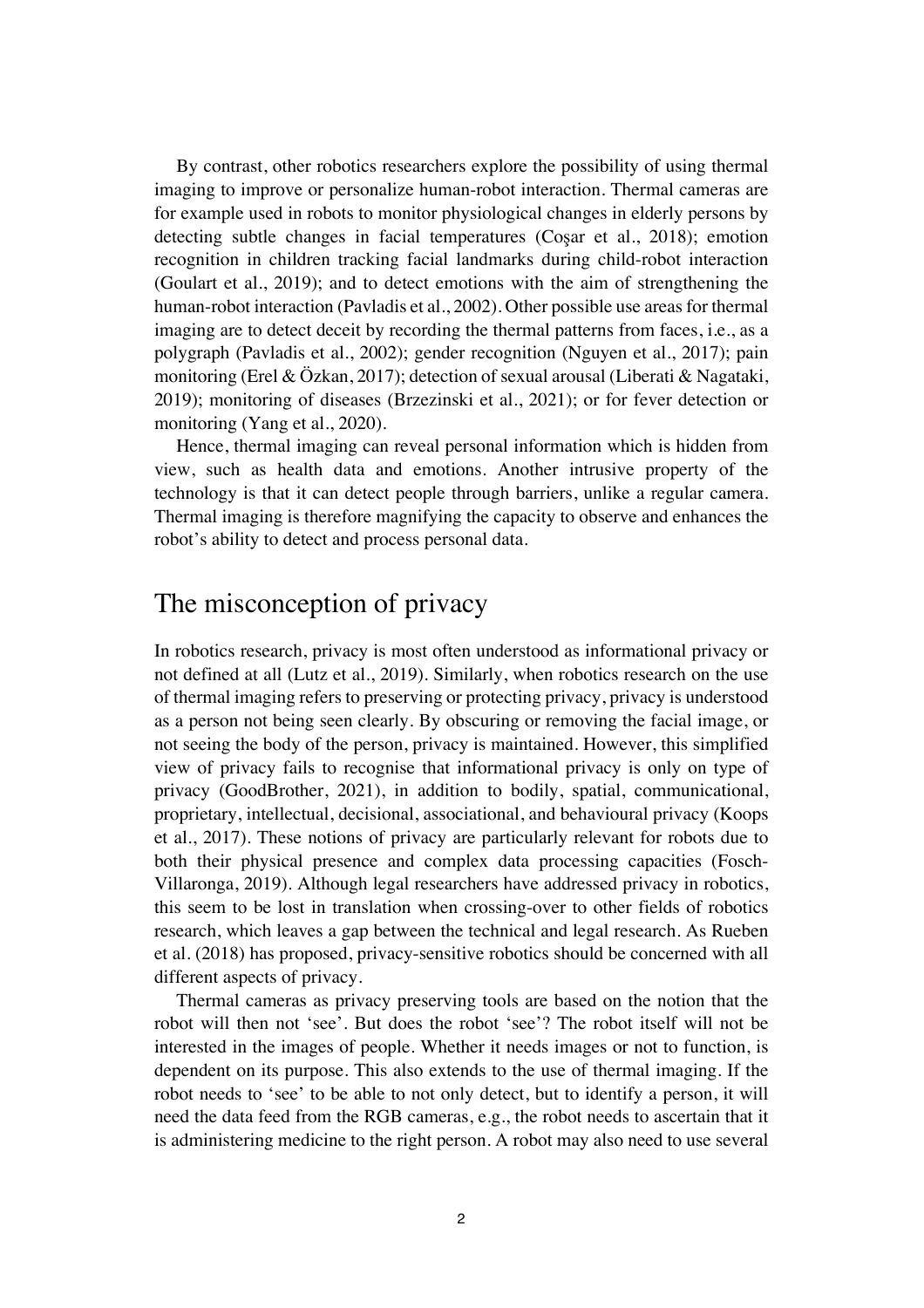sensors, including thermal imaging, to be able to detect, identify and interact properly and safely with that person. Using anthropomorphic language to describe the robot's features thus obscures the actual features and complexities of the technology (Grimm, 2021).

The anthropomorphic design of robots raises concerns that the design may give users a false sense of comfort (Rueben & Smart, 2016). A robot closing its 'eyes' or turning its back to the user may make the user more comfortable and at first glance may seem privacy friendly (Yang et al., 2022). However, thermal cameras and other sensors may be placed elsewhere on the robot and not designed as eyes (Kaminski et al., 2017). Thus, these techniques may reassure the user, while at the same time be deceiving as to the full scope of what the robot is 'sensing'. Kamenski et al. (2017) have suggested a principle of 'honest anthropomorphism' to avoid deliberately misleading users as to what the robot is doing. On the same note Schafer & Edwards (2017), propose that robots should be built with their sensory capacity openly displayed. How, and if, this would be manifested in robotics design is another matter.

The use of thermal imaging as a replacement to RGB cameras is often based on an understanding that this will not be personal data (Hassan & Bessam, 2019; Tørresen, 2021), thus not acknowledging the intrusive nature of thermal imaging and the consequences for privacy. The different definitions of personal data across jurisdictions as well as the complexity and variety of the scope of privacy, may contribute to this confusion. As argued by Purtova (2018), the distinction between personal and non-personal data may no longer be meaningful with the increase of datafication and advances in data analytics and smart environments. This is particularly relevant for human-robot interaction where most, if not all, of the data can be related to an identifiable individual, whether the data is observations of the person or more technical data of the robot's performance. Applying a broad concept of personal data in robotics would ensure that data is treated as personal data, and reduce the risk of misconceptions such as treating data inferred from thermal imaging as non-personal data. Although this is an EU centric approach to personal data, the global nature of development of robotics would benefit from the most extensive definition being used instead of the lowest common denominator.

It is encouraging that privacy by design and data minimisation are addressed in robotics, but as the example of thermal imaging shows, replacing one sensor for another may not be privacy preserving but instead increases the invasiveness of the technology. Scherer's (2016) observations that the interaction between a variety of software and hardware components developed separately in various geographical locations increases the complexity of managing risks in AI, is even more pertinent for robotics. Instead of assessing each sensor in isolation, robot design must be considered in relation to its purpose and functionality. Hence, we need to ascertain a holistic approach to privacy in human-robot interaction. This will require crossdisciplinary work, where one of the contributions of legal scholars would be to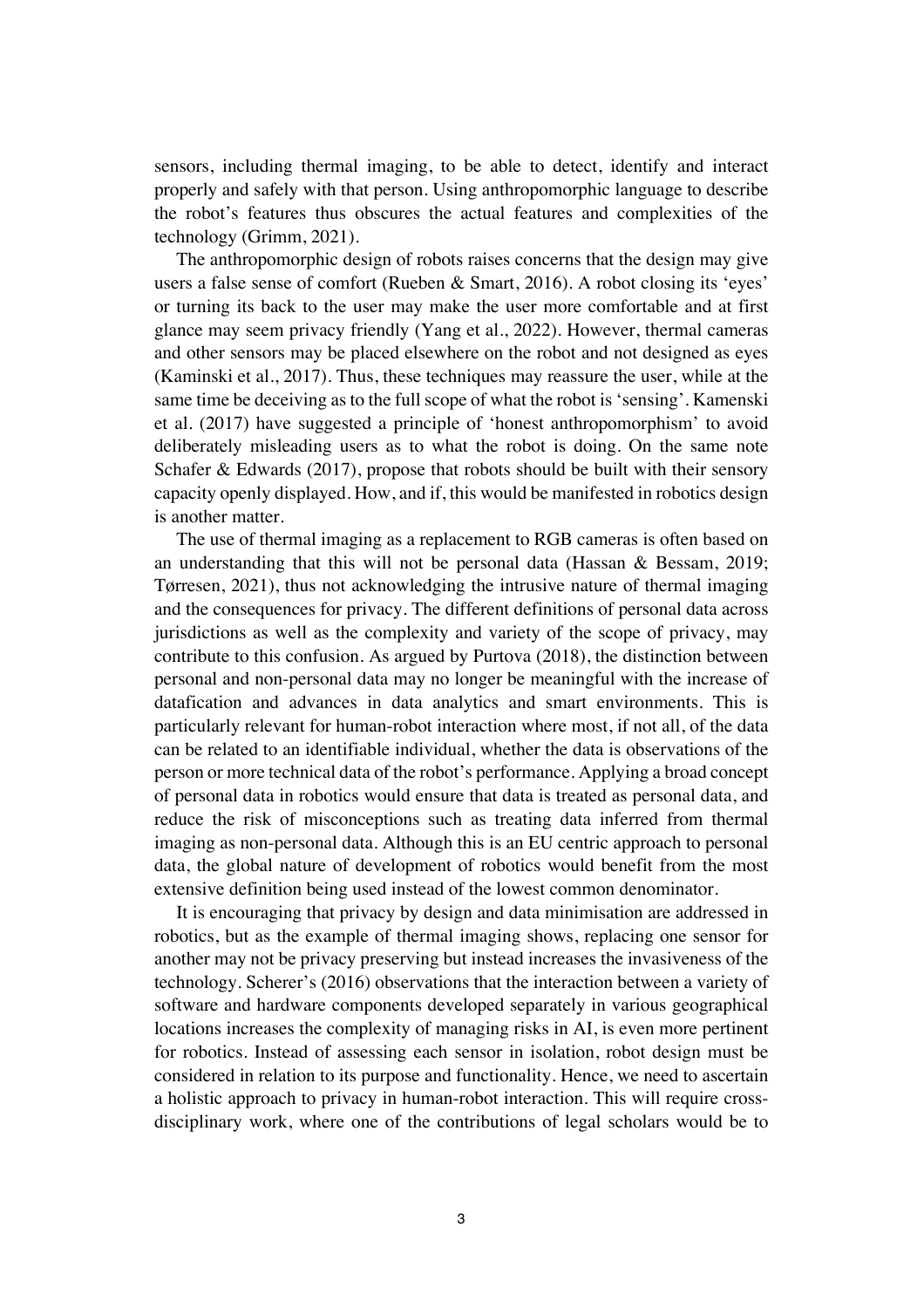draw on the extensive privacy scholarship, as proposed by Rueben et al. (2018), and to clarify the notion of personal data in robotics, and how data can be minimised without compromising safety and security or even by increasing privacy risks.

### Acknowledgments

Work on this abstract was carried out under the aegis of the research project 'Vulnerabilty in the Robot Society' ('VIROS'), funded by the Norwegian Research Council. Thanks are due to my colleagues in the VIROS project, and to the reviewers for encouraging and valuable comments.

#### References

- Brzezinski, R. Y., Rabin, N., Lewis, N., et al. (2021): 'Automated processing of thermal imaging to detect COVID-19', *Scientific Reports*, vol. 11, no. 17489, September 2021, doi.org/10.1038/s41598-021-96900-9
- Burkhard Schafer and Lilian Edwards (2017): '"I spy, with my little sensor": fair data handling practices for robots between privacy, copyright and security', *Connection Science,* 29:3, 200-209, DOI: 10.1080/09540091.2017.1318356
- Coşar, S., Yan, Z., Zhao, F., Lambrou, T., Yue, S. and Bellotto, N. (2018): 'Thermal Camera Based Physiological Monitoring with an Assistive Robot', *40th Annual International Conference of the IEEE Engineering in Medicine and Biology Society (EMBC)*, July 2018, pp. 5010-5013, doi: 10.1109/EMBC.2018.8513201
- Erel, V. K. and Özkan, H. S. (2017): 'Thermal camera as a pain monitor', *Journal of Pain Research*, vol. 10, November 2017, pp. 2827-2832, doi.org/10.2147/JPR.S151370
- Fosch-Villaronga, E. (2019): *Robots, Healthcare, and the Law. Regulating Automation in Personal Care*, Routledge, London, doi.org/10.4324/9780429021930
- GoodBrother (2021): 'State of the art on ethical, legal, and social issues linked to audio- and videobased AAL solutions', December 2021, https://goodbrother.eu/wp-content/uploads/2022/03/GoodBrother-State-of-the-art-on-ethicallegal-and-social-issues-linked-to-audio-and-video-based-AAL-solutions.pdf
- Goulart, C., Valadão, C., Delisle-Rodriguez, D., et al (2019): 'Visual and Thermal Image Processing for Facial Specific Landmark Detection to Infer Emotions in a Child-Robot Interaction', *Sensors*, vol. 19, issue 13, June 2019, p. 2884, doi.org/10.3390/s19132844
- Grimm, C. M. (2021): 'The danger of anthropomorphic language in robotic AI systems', *Brookings TechStream*, 18 June 2021, https://www.brookings.edu/techstream/the-danger-ofanthropomorphic-language-in-robotic-ai-systems/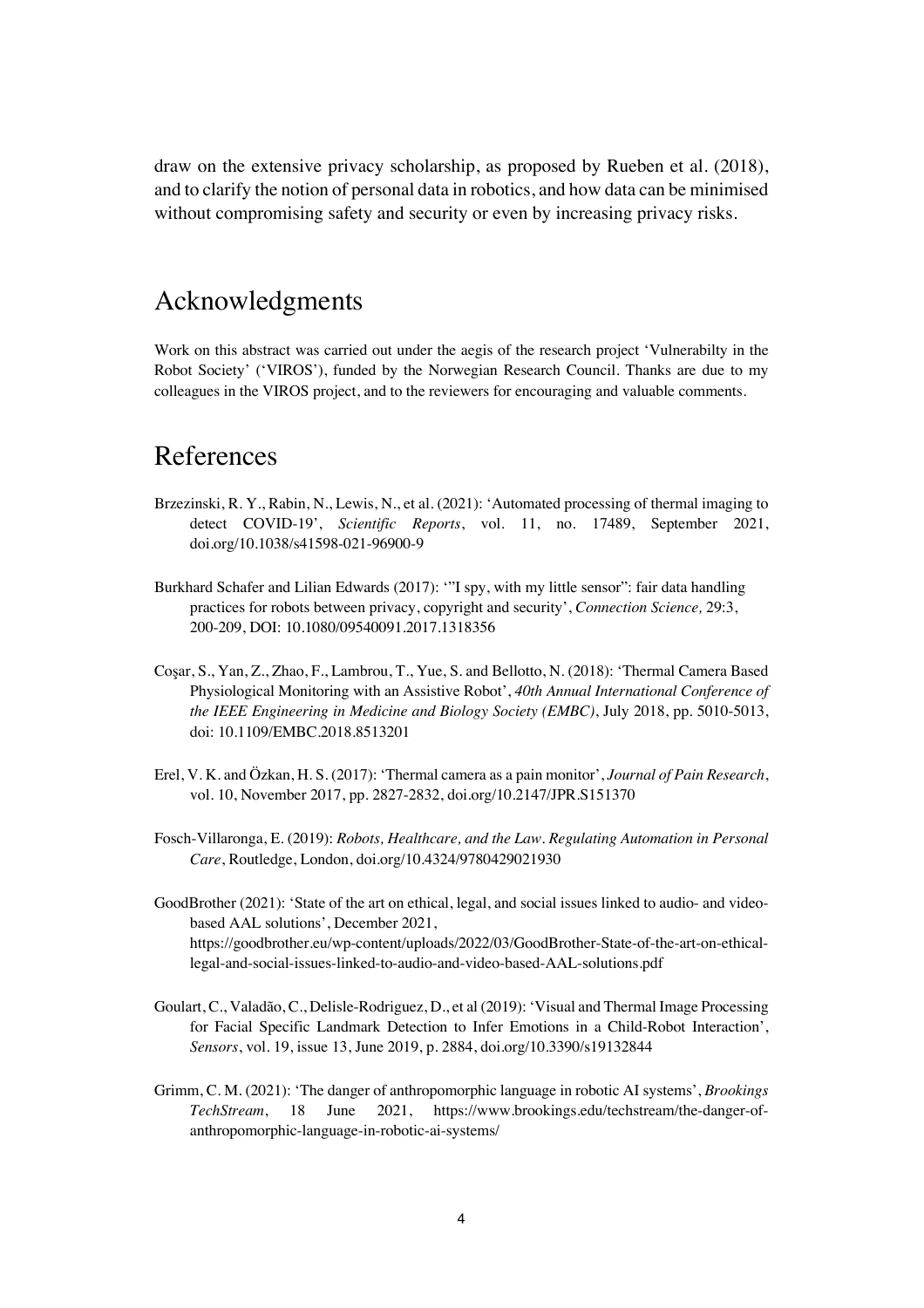- Hassan, M. A. and Bessam A. (2021): 'Monitoring Indoor Activity of Daily Living Using Thermal Imaging: A Case Study', *International Journal of Advanced Computer Science and Applications*, vol. 12, no. 9, September 2021, pp. 11-16, https://thesai.org/Downloads/IJACSA\_Volume12No9.pdf
- Kaminski, M. E., Rueben, M., Smart, W. D. and Grimm, C. M. (2017): Averting Robot Eyes, *Maryland Law Review*, vol. 76, issue 4, 2017, pp. 983-1024, https://digitalcommons.law.umaryland.edu/cgi/viewcontent.cgi?article=3761&context=mlr
- Kido, S., Miyasaka, T., Tanaka, T., Shimizu, T. and Saga, T. (2009): 'Fall detection in toilet rooms using thermal imaging sensors', *2009 IEEE/SICE International Symposium on System Integration (SII)*, January 2009, pp. 83-88, doi: 10.1109/SI.2009.5384550
- Koops, B-J., Newell, B. C., Timan, T., Škorvánek, I., Chokrevski, T. and Galič, M. (2017): 'A typology of privacy', *University of Pennsylvania Journal of International Law*, vol. 38, issue 2, 2017, pp. 483-57, https://scholarship.law.upenn.edu/jil/vol38/iss2/4
- Liberati, N. and Nagataki, S. (2019): 'Vulnerability under the gaze of robots: Relations among humans and robots', *AI & Society*, vol. 34, May 2018, pp. 333-342, doi.org/10.1007/s00146- 018-0849-1
- Lutz, C., Schöttler, M. and Hoffmann, C. P. (2019): 'The Privacy Implications of Social Robots: Scoping Review and Expert Interviews', *Mobile Media & Communication*, vol. 7, issue 3, September 2019, pp. 412-434, doi.org/10.1177/2050157919843961
- Nguyen, D. T., Kim, K. W., Hong, H. G., Koo, J. H., Kim, M. C. and Park, K. R. (2017): 'Gender Recognition from Human-Body Images Using Visible-Light and Thermal Camera Videos Based on a Convolutional Neural Network for Image Feature Extraction', *Sensors*, vol. 7, issue 3, March 2017, p. 637, doi.org/10.3390/s17030637
- Pavlidis, I., Eberhardt, N. and Levine, J. (2002): 'Seeing through the face of deception', *Nature*, vol. 415, no. 35, January 2002, https://doi.org/10.1038/415035a
- Purtova, P. (2018): 'The law of everything. Broad concept of personal data and future of EU data protection law,' *Law, Innovation and Technology*, vol. 10, no. 1, February 2018, pp. 40-81, doi: 10.1080/17579961.2018.1452176
- Rueben, M. and Smart, W. D. (2016): 'Privacy in Human-Robot Interaction: Survey and Future Work', *WeRobot 2016,* https://robots.law.miami.edu/2016/wpcontent/uploads/2015/07/Rueben\_Smart\_PrivacyInHRI\_WeRobot2016.pdf
- Rueben, M., Aroyo, A. M., Lutz, C. et al. (2018): 'Themes and Research Directions in Privacy-Sensitive Robotics,' *2018 IEEE Workshop on Advanced Robotics and its Social Impacts (ARSO)*, January 2019, pp. 77-84, doi: 10.1109/ARSO.2018.8625758